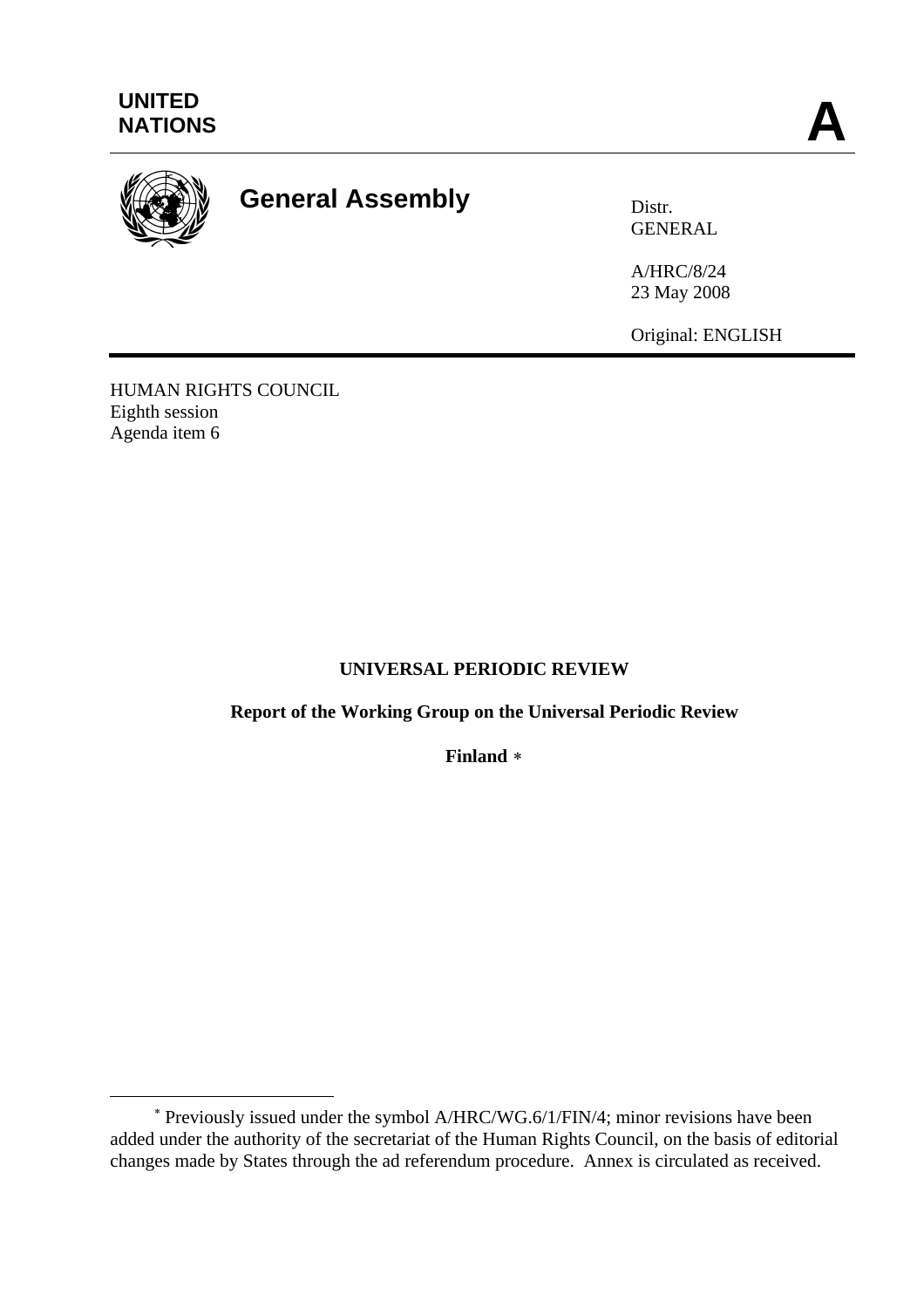## **CONTENTS**

|                                                                 | Paragraphs | Page |
|-----------------------------------------------------------------|------------|------|
|                                                                 | $1 - 4$    | 3    |
| I. SUMMARY OF THE PROCEEDINGS OF THE REVIEW PROCESS             | $5 - 49$   | 3    |
|                                                                 | $5 - 18$   | 3    |
| B. Interactive dialogue and responses by the State under review | $19 - 49$  | 6    |
|                                                                 | $50 - 51$  | 19   |
| III. VOLUNTARY COMMITMENTS OF THE STATE UNDER REVIEW            | $52 - 53$  | 20   |
|                                                                 |            |      |

## **Annex**

|--|--|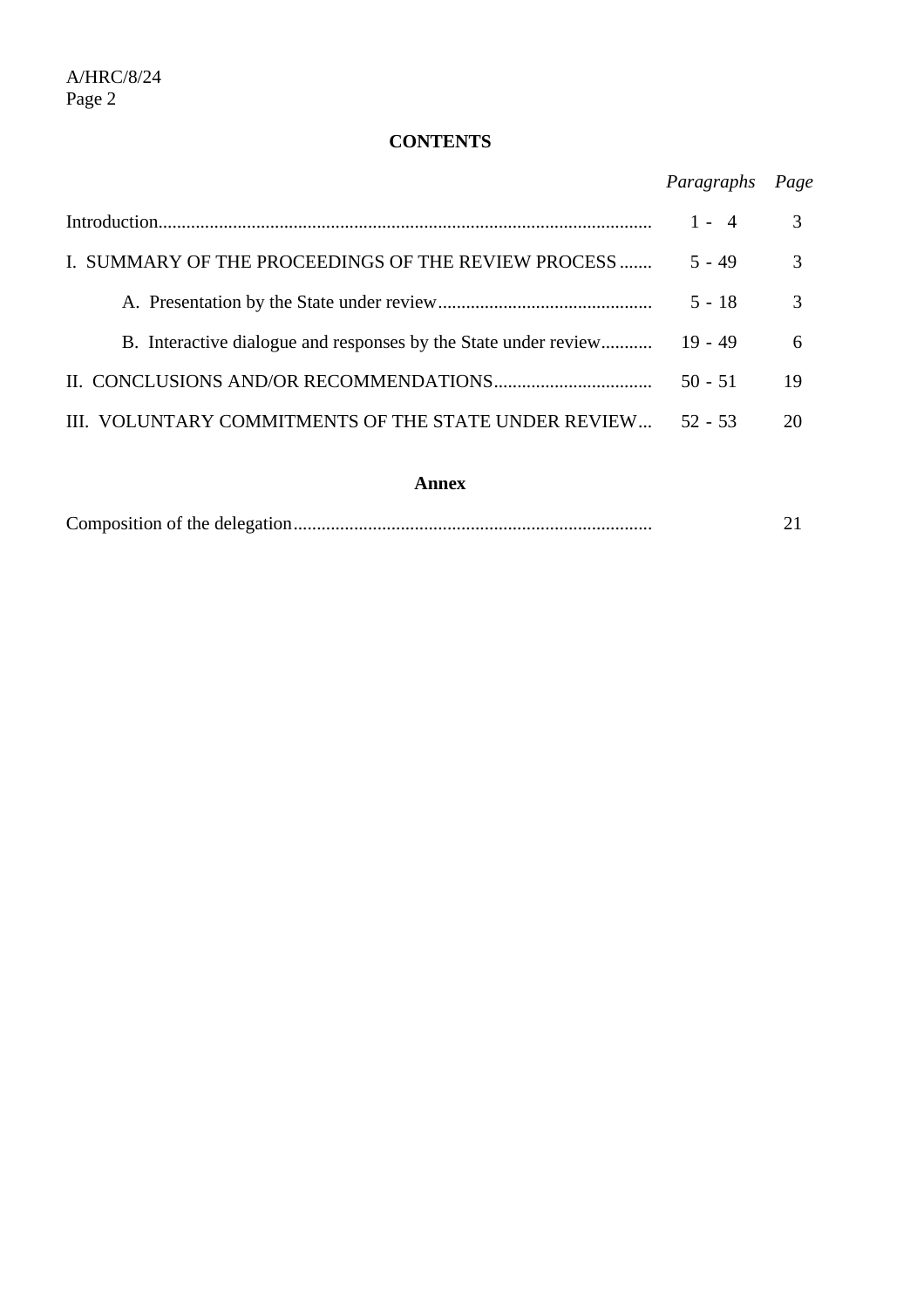### **Introduction**

1. The Working Group on the Universal Periodic Review (UPR), established in accordance with Human Rights Council resolution 5/1 of 18 June 2007, held its first session from 7 to 18 April 2008. The review of Finland was held at the 6th meeting on 9 April 2008. The delegation of Finland was headed by H.E. Ms. Teija Tiilikainen, Secretary of State. For the composition of the delegation, composed of 15 members, see appendix below. At its 10th meeting held on 11 April 2008, the Working Group adopted the present report on Finland.

2. On 28 February 2008, the Human Rights Council selected the following group of rapporteurs (troika) to facilitate the review of Finland: Azerbaijan, Bolivia, and Republic of Korea.

3. In accordance with paragraph 15 of the annex to resolution 5/1, the following documents were issued for the review of Finland:

 (a) A national report submitted in accordance with paragraph 15 (a) (A/HRC/WG.6/1/FIN/1);

 (b) A compilation prepared by the Office of the High Commissioner for Human Rights (OHCHR), in accordance with paragraph 15 (b) (A/HRC/WG.6/1/FIN/2);

(c) A summary prepared by OHCHR, in accordance with paragraph  $15$  (c) (A/HRC/WG.6/1/FIN/3).

4. A list of questions prepared in advance by States members and observers of the Human Rights Council was transmitted to Finland through the troika. These questions are available at the extranet of the UPR.

#### **I. SUMMARY OF THE PROCEEDINGS OF THE REVIEW PROCESS**

#### **A. Presentation by the State under review**

5. At the 6th meeting, on 9 April 2008, Ms. Teija Tiilikainen, Secretary of State and Head of Delegation, introduced the national report. She stated that Finland was a member of the Human Rights Council during its first year of operation, and in that capacity, Finland's priorities were, among others, the creation of a new universal periodic review that could effectively promote the universality, interdependence, indivisibility and interrelatedness of all human rights. Finland is fully committed to making the UPR process a success and to ensure that it will give added value and complement and not duplicate already existing human rights mechanisms. The reporting has offered Finland an opportunity to assess the national human rights situation in a self-critical manner. This assessment has enabled an inventory of developments and good practices, and a discussion on the existing challenges. The participation of civil society in periodic reporting has already become an established practice. The Finnish report is an outcome of a transparent and inclusive cooperation with the Prime Minister's Office and other relevant ministries as well as an active participation from civil society. The Government arranged a discussion meeting with civil society and the draft report was sent to them for comments. The constant dialogue with civil society in the preparatory phase significantly contributed to the content of the report. She further stressed that a representative of civil society, representing the Advisory Board for International Human Rights Issues, was also a member of the Finnish delegation.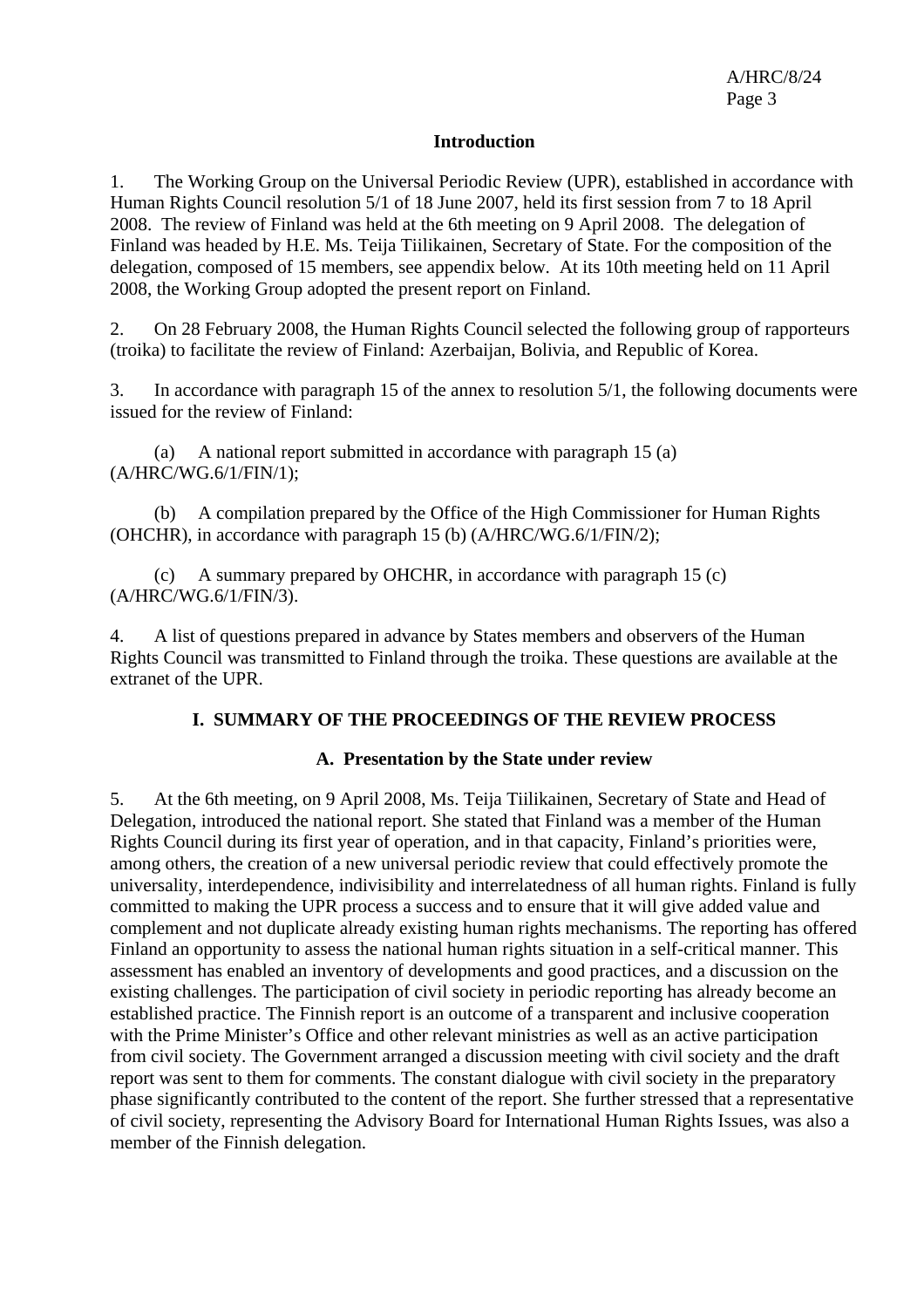A/HRC/8/24 Page 4

6. The Head of Delegation continued with a short description of Finland's legal framework. In Finland, public authorities are responsible for ensuring the implementation of human rights, and the governmental system is based on the principles of democracy and the rule of law. The democratic system of government essentially includes ensuring the freedom of action of civil society as well as the broadest possible opportunities for people to participate and exercise influence in different sectors of societal life. Promoting economic, social and cultural rights is a special priority of the Government. Finland considers that these rights cannot be separated from civil and political rights. For example, the right to food or an adequate standard of living are in practice often prerequisites for full enjoyment of political rights, such as freedom of association and expression. Challenges brought about by globalization have underlined the interconnection between different rights. Public administration in Finland is characterized by transparency of administration, including open document publicity, respect for the rule of law, well-reasoned decisions, transparency in decision-making and a low degree of corruption. The exercise of public power is based on law, and the law must be carefully complied with in all public activities. In the Government's view it is clear that good governance provides good conditions for the implementation of human rights in Finland. In addition to Finland's involvement in human rights work in the United Nations, Finland is also active in other international forums, especially in the institutions of the European Union, the Council of Europe, including the European Court of Human Rights, and the Organization for Security and Co-operation in Europe, the Chairmanship of which Finland is holding in 2008.

7. The Head of Delegation briefly presented some achievements in the promotion of human rights in Finland. In recent years, the Government has adopted a number of national action plans in order to advance human rights. The Government presented its report on Finland's human rights policy to the Parliament in 2004. The report covers a wide range of issues related to both international and national human rights policy issues. The next report is currently being prepared and will be submitted to Parliament in 2009. She referred to several government programmes and action plans.

8. The Head of Delegation also highlighted the Finnish school system, which guarantees all children and young people an equal opportunity to receive basic education irrespective of social status, gender and ethnic background. Cost-free education and social benefits for students facilitate good results. The quality of the Finnish school system has already been proved in a number of OECD PISA (Programme for International Students Assessment) surveys.

9. Even though the Government has carried out various activities to promote human rights, Finland is still facing challenges. Despite progress, there are certain problems of racism and intolerance in Finland. Although public awareness of cultural diversity is ever increasing and the Government has worked persistently to integrate immigrants into Finnish society, racist, discriminatory and xenophobic attitudes unfortunately continue to be part of everyday life in Finland. The Non-Discrimination Act obligates all public authorities to foster and safeguard equality in a systematic and target-oriented manner. A reform of the non-discrimination legislation is currently under preparation. The purpose is to strengthen the guarantees of non-discrimination by making the legislation cover more clearly all grounds of discrimination, apply more uniformly to all spheres of life, and provide for the most uniform possible legal remedies and sanctions for different instances of discrimination. In recent years, there have been positive developments with regard to the Roma population in Finland. The position of Roma was secured by the Constitution in the basic rights reform. The significance of their own participation and culture has grown. In recent years, issues of discrimination, employment and housing of Roma people have been highlighted alongside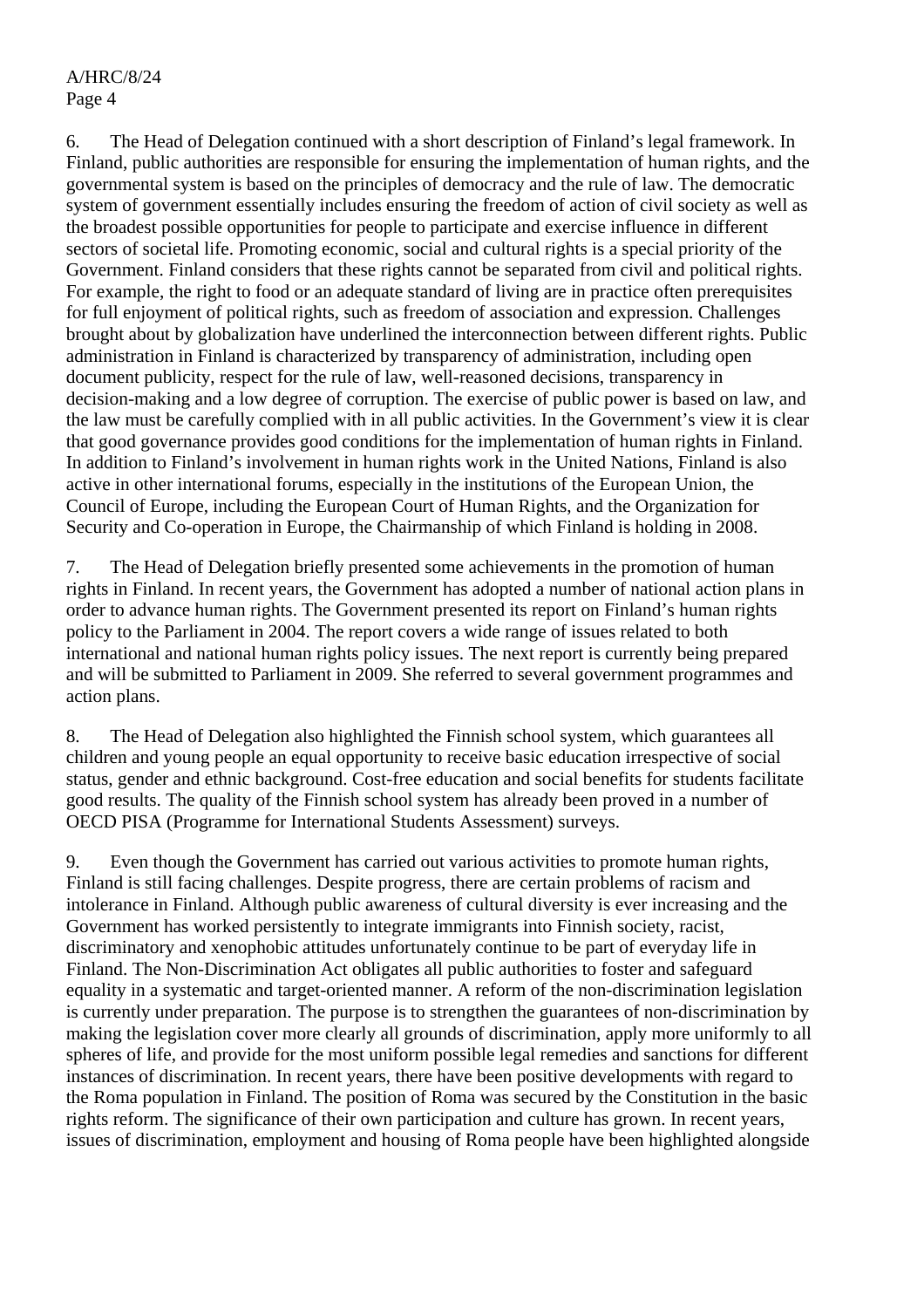educational issues. It is however clear that the discrimination Roma face will still need further efforts. There are negative attitudes and direct and/or indirect discrimination towards both the traditional Finnish minorities, especially Roma, and some of the new immigrant minorities. The Government is concerned about multiple discrimination, which is often directed, for example, at immigrant and minority women living in Finland. Regarding Roma, the Head of Delegation referred to a good practice used in Finland. The Advisory Board on Romani Affairs set up in 1956 constitutes a cooperation body between the Roma and the authorities. The Advisory Board has influenced the development of Finnish legislation and administration in issues related to Roma. Advisory Boards on Romani Affairs have also been set up at local level in Finland.

10. As for the Sámi people, the Government had committed to safeguarding their rights to maintain and develop their own language and culture on the basis of cultural autonomy. Finland has, for a long time, tried to settle the rights of the Sámi to the regions traditionally used by them in a manner acceptable to all parties. Drafting a Government bill on the issue requires a common view on a model that is also acceptable to the Sámi. The intention is to prepare such a bill during the current term of the Government.

11. The extent of violence against women is a serious problem in Finnish society. Reducing violence against women is also a priority for the Government. To address this objective, the capacity to intervene in such violence, to provide support and to seek help will be improved. Cooperation has been improved, particularly between the social welfare authorities and the police, in order to secure quick help and to ensure the continuity of the help chain. Family violence against children and sexual abuse of children and young persons seriously violate child rights. The purpose of the Child Welfare Act that took effect at the beginning of 2008 is to ensure that the rights and interests of the child are taken into account in child welfare measures, and to guarantee the child and his/her parents the supportive measures and services they need. The purpose is also to promote child-specific and family-specific child welfare measures. The fact that cases of family violence against children are pending in courts reflects a change in the atmosphere in Finnish society.

12. For procedural legal protection to be ensured, competent authorities and courts in Finland must process all matters without delay. Nevertheless, both the European Court of Human Rights and the national supreme guardians of the law have paid attention to the excessive length of proceedings in administrative authorities and courts. Therefore, it has been ruled that in some cases Finland has not managed to comply with the right to fair trial. Structural changes in the Finnish judicial administration, namely reduction of the number of district courts and increases of their personnel, are in preparation in order to deal with the backlog of cases. In administrative courts, procedural provisions are being specified, cases are being dealt with by smaller court compositions, and documentation is more often in electronic format. In line with the interpretation of the European Convention on Human Rights, the merits of a system of just satisfaction are also being studied in Finland.

13. Nonetheless, and although there still remains work to be done in Finland, the Head of Delegation stated that she is confident to say that the overall human rights situation in Finland is of high quality. It is also clear that Finland needs to be constantly ready to respond to new challenges in the protection and promotion of human rights, both nationally and internationally. It is Finland's firm belief that the best results can be reached through joint efforts, i.e. by working closely with and within the United Nations bodies and regional organizations, as well as with civil society.

14. The Head of Delegation responded to written responses put to her Government and received in advance. She stated that concerning the national human rights institution in Finland, she wished to confirm that Finland has a deeply rooted tradition of Ombudsman system. The Chancellor of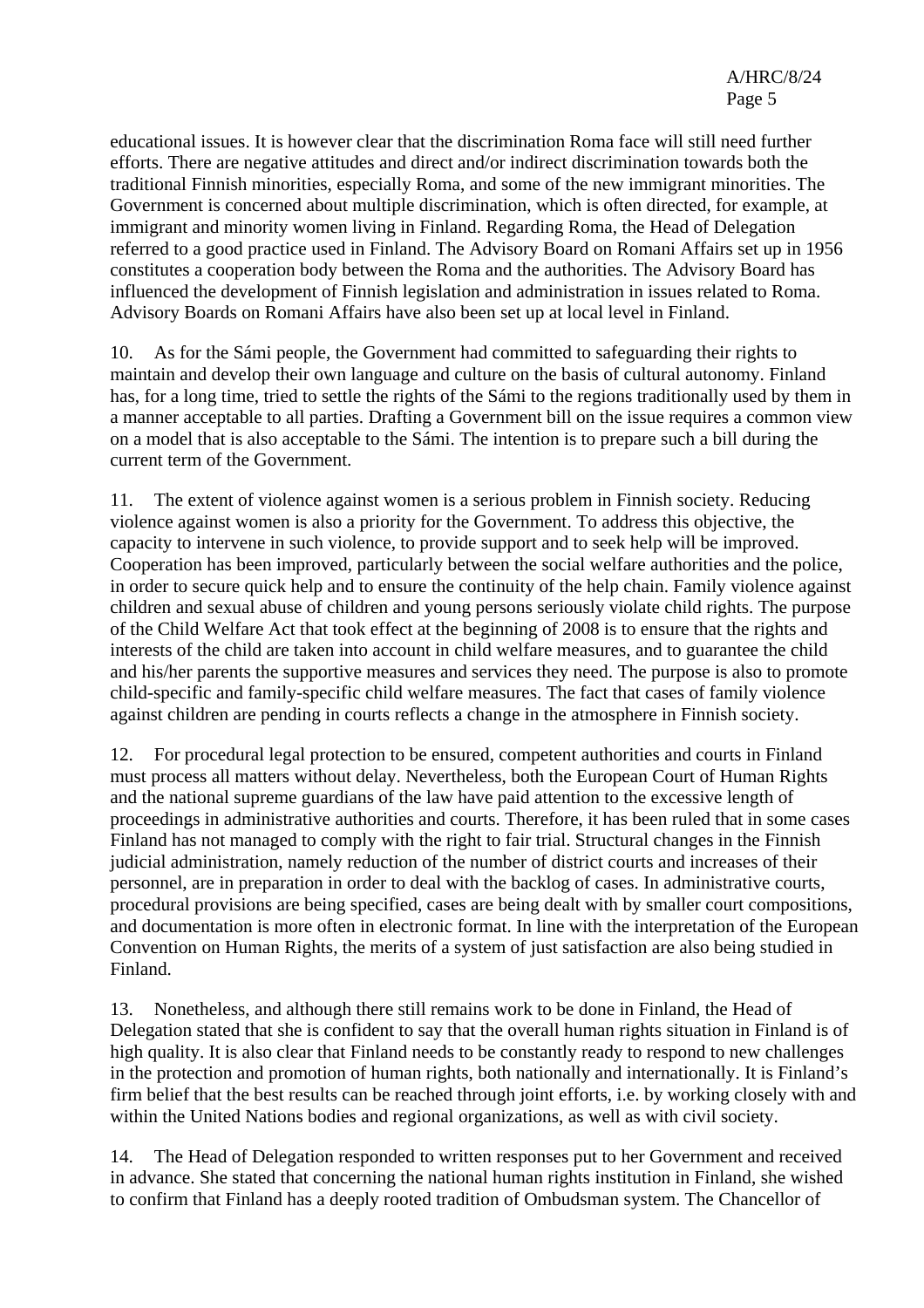Justice of the Government and the Parliamentary Ombudsman are the supreme guardians of the law in Finland. They both work independently and their duties as guardians of the law are laid down in the Constitution and in separate acts. As an important part of their duties they both monitor the implementation of human rights and fundamental freedoms. Supervision of legality is additionally carried out by four other ombudsmen (equality, data protection, minorities, children) with different emphasis on legality.

15. The Finnish Ministry of Justice has set up a committee to reform the Finnish non-discrimination legislation. This committee will, if necessary, also revise the status, duties and powers of the existing non-discrimination ombudsmen. The committee will submit its final proposals in 2009. The question of setting up a national human rights institution is also currently being studied and the very preliminary reactions to this initiative are positive.

16. On the questions related to military and civil services, the overall reform of the Non-Military Service Act shortened the duration of non-military service by one month, to 362 days, which is equal to the longest duration of the service referred to in the Military Services Act. Liability for non-military service now exists in a state of emergency as well. Centres for Non-Military Service are responsible for the placement of persons liable for non-military service during a state of emergency. The assisting tasks assigned to these persons in such situations are performed under the leadership of civil rescue authorities. Refusal to perform non-military service, on one hand, and non-military service offences punishable by disciplinary punishments, on the other hand, are defined by different elements of an offence. The duration of unconditional imprisonment imposed for refusal to perform non-military service is half of the remaining service period. The duration of unconditional imprisonment imposed for a non-military service offence is half of the remaining service period at the maximum, so that the court has discretion when imposing the punishment.

17. Concerning the question on violence against women, increased awareness of domestic violence has led authorities and organizations to take preventive measures. Intersectoral cooperation and the coordination thereof have been enhanced at both national and local levels. Preventing violence against women has been one objective in the Government programme and in a number of administrative action plans intended to prevent and reduce violence. An action plan to prevent violence in close relationships and families was carried out in 2004-2007. Further plans include the setting up of a new coordination unit at the National Research and Development Centre for Welfare and Health (STAKES) by the end of 2009; a study on the situation of immigrant women working in massage centres; preventing violence in close relationships (especially violence against women) as one of the focuses of the new intersectoral Internal Security Programme 2008-2011; the Government Action Plan for Gender Equality, too, contains a number of measures to prevent violence in intimate relationships, violence against women, and prostitution; reducing violence against women is also prioritized in the Government's decision-in-principle of 14 December 2006 for the National Programme for Reducing Violence in Finland. The aim of this decision is to reduce violence by improving the capacity to intervene in such violence, to provide support and to seek help.

18. As to the question on the ratification of the International Convention for the Protection of All Persons from Enforced Disappearance, the Head of Delegation confirmed that Finland has signed the Convention on 6 February 2007. As concerns the time frame for the ratification process, a Government bill for the enforcement of the Convention is currently being drafted.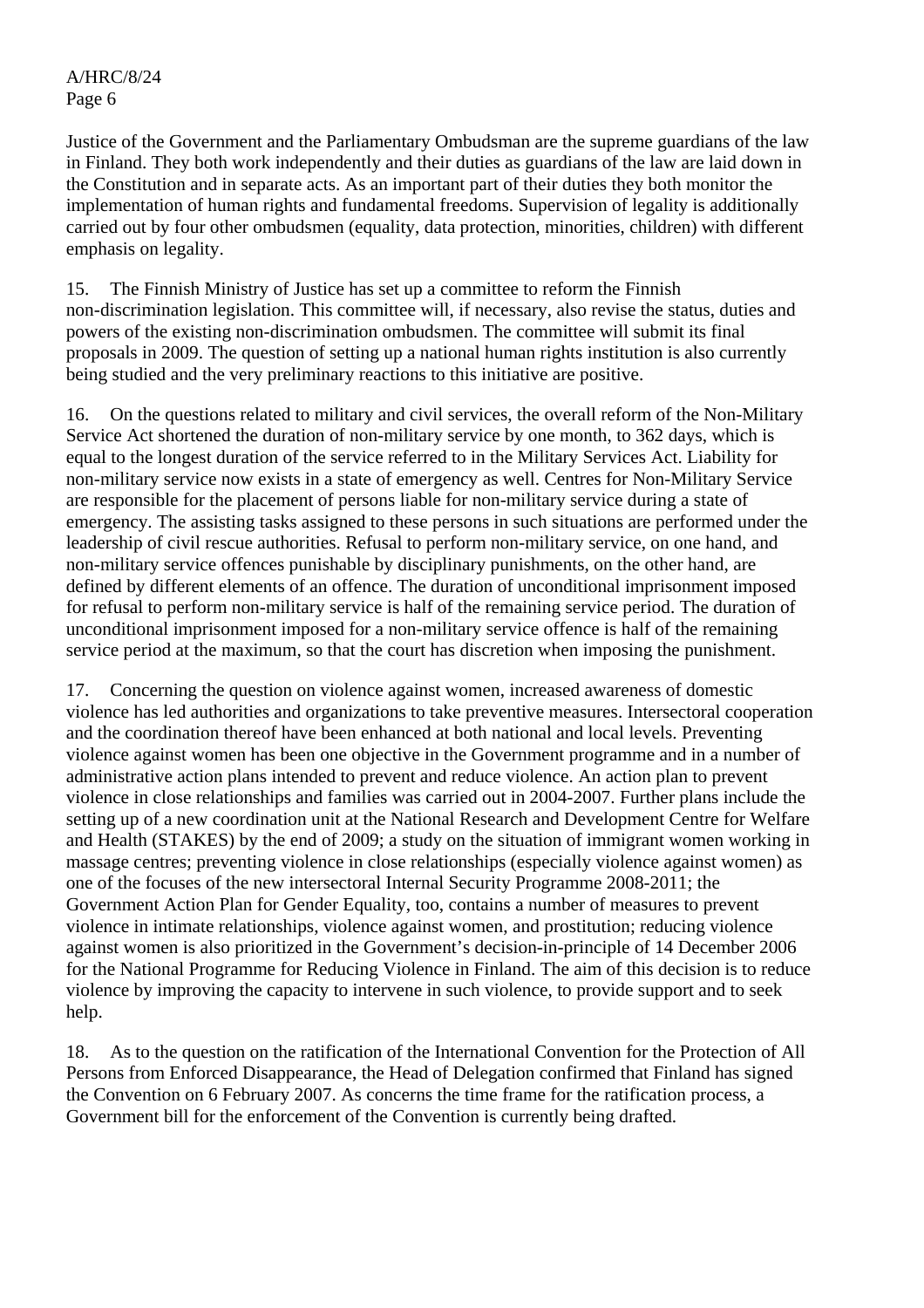## **B. Interactive dialogue and responses by the State under review**

19. During the interactive dialogue a number of delegations welcomed the comprehensive, high quality and self-critical report prepared by Finland and for the open and frank presentation by the Secretary of State. Delegations congratulated Finland on the methods used for drafting the report, including consultations with civil society in the process of drafting the report and for the very serious approach taken with regard to the UPR.

20. The Russian Federation stated that Finland is a neighbouring country and that their countries were linked by rapidly developing relations in all areas, political, economic, social and cultural. It was satisfied to note that questions of human rights are constantly in the field of vision of the Finnish Government and of the State's priority for international cooperation. It had no doubts that Finland had sufficient positive experience in dealing with urgent human rights issues and resolving them. Nevertheless, as with any other country, Finland had unresolved issues which require extra efforts and further practical steps. In this connection, the Russian delegation raised three points and made three recommendations. Firstly, despite Finnish efforts to reinforce the legal and institutional basis of the campaign against racial discrimination and racism, experts of five treaty bodies continued to note alarming facts of discrimination and racism vis-à-vis vulnerable groups of the population: migrants and ethnic groups and ethnic minority groups, in particular the Sámi, as well as people of Russian origin living on the territory of Finland. In this connection the delegation recommended that Finland increase its focus and its targeted efforts and the effectiveness of measures aimed at eliminating discrimination, inter alia, when dealing with ethnic minorities. Secondly, information from the Committee on the Elimination of Discrimination against Women indicates that a high percentage of women in Finland were victims of sexual violence. The delegation noted that a great deal has been done in order to counter the phenomenon including the development of an action plan; nevertheless, it recommended that Finland continue to take measures to prevent violence against women. Thirdly, concern was expressed at the considerable amount of information on violence against children, including sexual violence within the family. It was recommended that the compilation of information should continue with regard to violence against children within the family in order to come up with appropriate methods to counter this phenomenon.

21. Canada thanked Finland and the Secretary of State for the very serious approach taken with regard to the UPR, and raised two questions, both related to racial discrimination. Canada referred to the concerns expressed by the Committee on the Elimination of Racial Discrimination (CERD) in 2003 about Finland's treatment of asylum-seekers, particularly in regard of the procedures involved for particular categories of asylum-seekers. CERD was particularly concerned regarding the accelerated procedure provided for in the revised Aliens Act, and had urged Finland to guarantee the respect of the legal safeguards for asylum-seekers to ensure that all procedures related to asylum are in line with international obligations in this field. It requested that Finland indicate the measures it has taken with respect to its recommendations. The Committee had expressed concern about the significant number of allegations reflecting the existence of racism and xenophobic attitudes in some sectors of the population, particularly among young people, and had recommended that Finland continue to monitor all tendencies which may give rise to racist and xenophobic behaviour and to combat their negative consequences. Canada asked for further information on the measures it had taken in respect of these recommendations.

22. Bolivia expressed its gratitude to the delegation of Finland for the presentation of the report and valued Finland's preparedness to achieve greater incorporation of international legislation on human rights into national legislation. As a member of the troika on Finland, Bolivia has been able to gain more knowledge about Finland, which is one of the major benefits arising from the UPR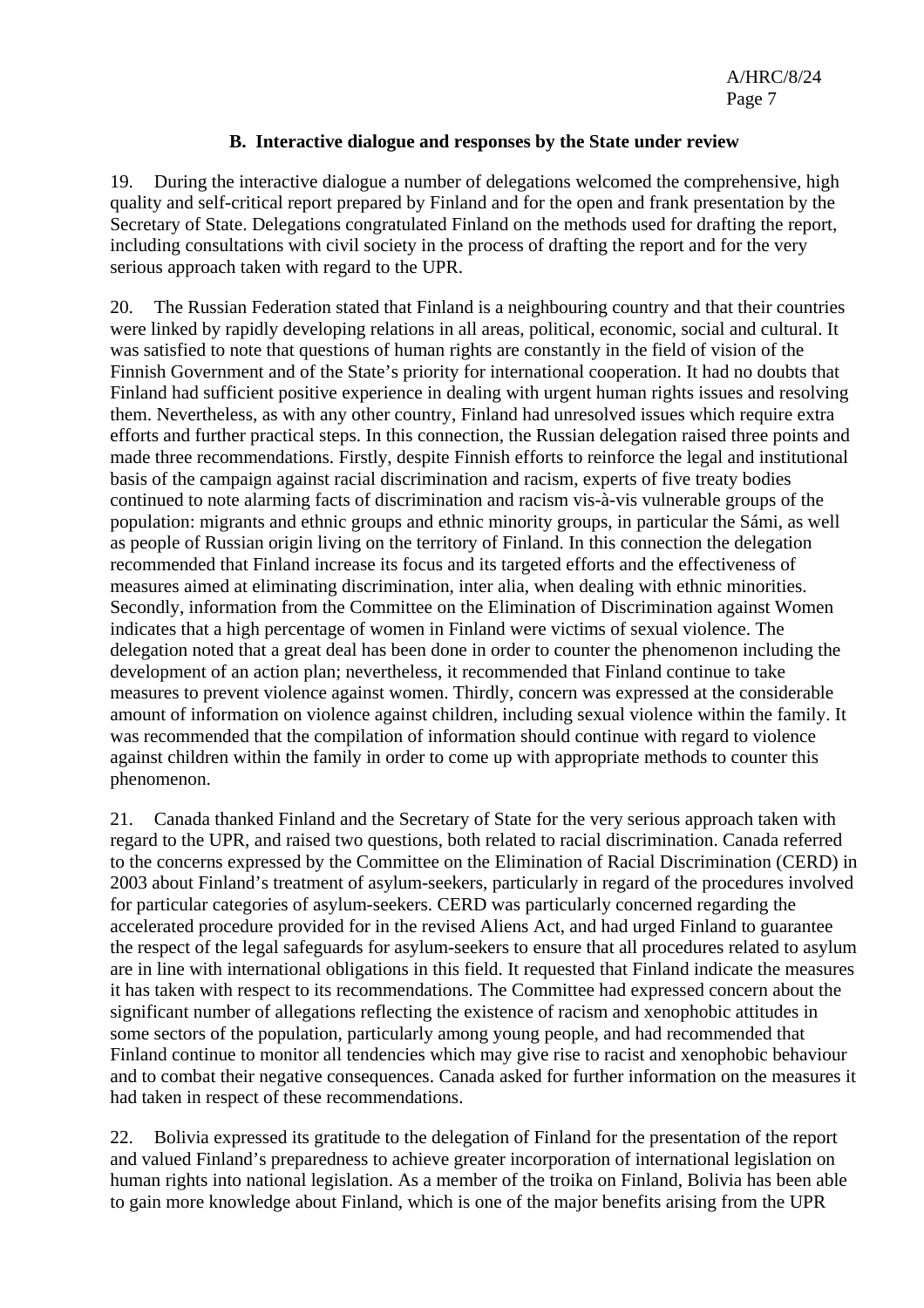exercise. Regarding the report, Bolivia recognized the importance of the National Plan for monitoring discrimination adopted by the Finnish Government last year and encouraged Finland to continue with its efforts to ensure that there is no discrimination and to punish violations, particularly those which affect women and migrants. It asked Finland for supplementary information about the situation of the Sámi people and specific measures being implemented to enable them to enjoy fully civil, political, economic, social and cultural rights. It recommended that Finland consider ratifying the International Convention for the Protection of the Rights of All Migrant Workers and Members of Their Families (ICRMW) and ILO Convention No. 169 on Indigenous and Tribal Peoples in Independent Countries, and that it consider reviewing the procedures regarding asylum requests, with a view to bringing them in line with the commitments undertaken in the 1951 Convention relating to the Status of Refugees and its 1967 Protocol.

23. Belgium noted the importance of the ombudsman mechanisms in Finland. In addition to the parliamentary ombudsman, it noted the establishment of a similar mechanism for minorities and an ombudsman for children, a decision which had been positively welcomed by several treaty bodies. Belgium referred to the importance of organs that offer mediation to solve a great number of human rights problems and stated that the use of mediation did not exclude access to the justice system at a later stage, but in a majority of cases mediation is effective and offers on the side of victims the advantage of rapidness and immediate reparation. Belgium asked to what extent the current system in Finland addresses all needs; if there are issues of coherence arising from the work of the different mechanisms; and if Finland had plans to establish a national human rights institution in order to better guarantee the coherence of the national human rights protection system. Further, Belgium noted the criticism of some NGOs regarding the scope of application of the domestic legislation in the field of non-discrimination and equality and the legal remedies that are said to be much more comprehensive in the case of discrimination on the basis of ethnic origin in comparison to other grounds such as disability and sexual orientation. Belgium asked whether the delegation of Finland could confirm this analysis and what it was planning to do to remedy this situation.

24. Among good practices, Brazil stressed the appointment of ombudsmen for equality, data protection, minorities and children, as well as advisory bodies for ethnic relations, for gender and for Sámi Affairs. Brazil recognized the accomplishments of the Government of Finland in the field of human rights. In relation to discrimination, Brazil noted that the national report stated in paragraph 103 that "victims of discrimination are often reluctant to report discrimination to the competent authorities, because they do not believe it will have an effect". In that context, Brazil asked what measures were being taken by the Government to change such attitudes by those who suffer from discrimination.

25. Following the dialogue, the representative of Finland indicated that her Government was trying to take measures to combat the problem of racial discrimination, such as through the adoption of the new non-discrimination Act obligating all authorities to foster and safeguard equality in a systematic and targeted manner. Additionally, further reform of legislation is currently under preparation. She agreed that changing attitudes is also required and that changing attitudes in Finland was very difficult. She explained that Finnish society had been a homogeneous one for a long time and now there was the new challenge of dialogue among cultures to be faced, and Finland was trying to learn good practices from other countries. With respect to the problem of violence against children and women, Finland stated that it is an urgent concern and that it has tried to be really self-critical and use holistic approaches to address this issue, including through action programmes. Replying to the issues of asylum-seeker procedures the delegation explained that the Finnish Government and the Parliament are of the view that Finnish asylum procedures do comply with the requirements set by international obligations. In Finland, all applications are examined through either the ordinary or the accelerated procedure and they are all subjected to individual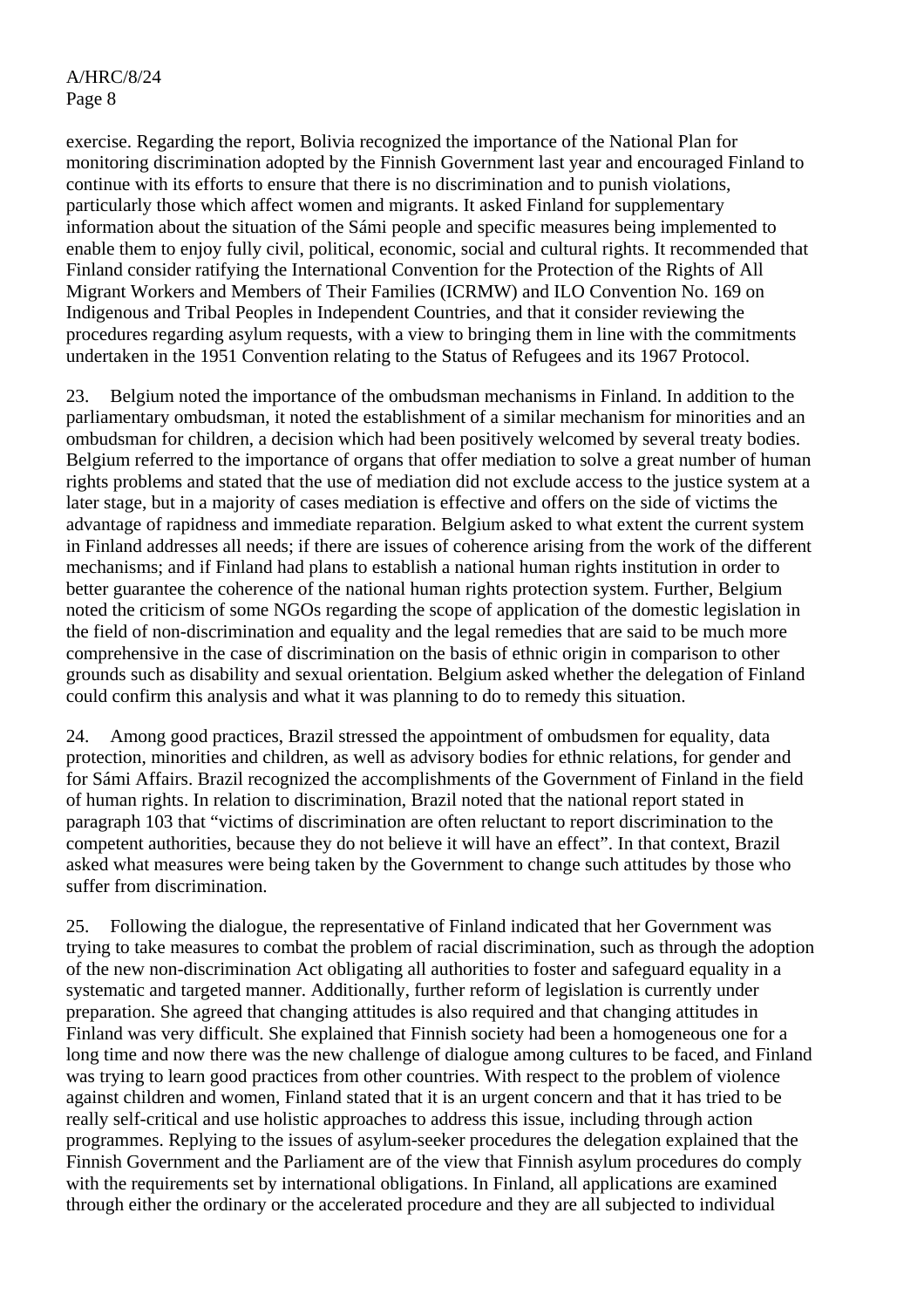assessment. The asylum-seeker is provided with fundamental procedural guarantees and always has the right of appeal and to file a petition with the Helsinki Administrative Court for the suspension of the enforcement of a decision on refusal of entry. The principle of non-refoulement is always taken into account in the enforcement of decisions. The Government is aware of the concerns raised about the accelerated procedure. When an asylum application was dealt with in an accelerated procedure, the applicant has eight days to appeal to the administrative court, during which time the administrative court suspended the execution of the decision to deport the person. The Ministry of Interior had started on a project in November 2007, and this issue was addressed as part of that project, which was to be completed by the end of April 2008, and as a result of which there could be some new proposals on those matters.

26. The Head of Delegation stated that Finland was proud of the tradition of the Ombudsman system in Nordic countries and that Finland's preliminary thoughts were positive on the question of the establishment of a national human rights institution. The Finnish Government pursued actively the enhancement of the rights of the Sámi people. The objective of the present Government was to solve the issue of the land use question during the current term of the Government. The preparation of a Government bill was ongoing and there are active negotiations between the Ministry of Justice, the Ministry of Agriculture and Forestry and the Sámi Parliament, which is a necessary partner in such negotiations. The point of departure was to ensure the culture of the Sámi people and the right of Sámi to use the land they traditionally occupy or where they traditionally live. Another question related to the right of Sámi people to participate in decision-making on the use of the land in the Sámi homeland area. The aim of the Government was to find a solution that would include the prerequisites to ratify ILO Convention No. 169. Another ongoing project in Finland concerning the rights of Sámi is the establishment of a new Sámi cultural centre, which was to be built in the Laapland, in the Sámi homeland. This was a major financial project and the Government had reserved nearly 12 million euros for the project. The new premises will be used by the Sámi Parliament and also by various Sámi NGOs, etc.

27. The Head of Delegation agreed about the importance of raising people's awareness of their human rights and that more efforts are required to better incorporate human rights in children's education in Finland and enhance the general awareness of groups in society, women and children, of their own rights.

28. Pakistan stated that Finland was a tolerant society, which has done much for the promotion and protection of human rights. It has developed a number of modern institutions and mechanisms for that purpose, which provide for the necessary checks and balances. It stated that even within the Nordic countries, Finland can be cited as an example for handling diversity, and that Finland had a proactive approach to the promotion and protection of human rights within its territory, but also regionally and internationally. It noted the range of steps taken by the Government of Finland to ensure the implementation of the human rights of its citizens, without discrimination on any grounds. It noted that the existing advisory boards and human rights policy reports were all welcome steps and can be considered as good practices. Pakistan was also encouraged by the honest acknowledgement of problems faced such as racist and xenophobic tendencies in society, discrimination against migrants, minorities and other vulnerable groups including women, children and disabled as well as excessive lengthy judicial proceedings hindering speedy justice. While acknowledging the transparent and democratic approach of Finland in dealing with these issues, it requested information on how Finland intends to deal with these issues in a comprehensive manner in accordance with existing human rights standards.

29. Malaysia had studied with interest Finland's national report and the compilation and summary prepared by OHCHR. Malaysia noted with interest Finland's legal system and institutional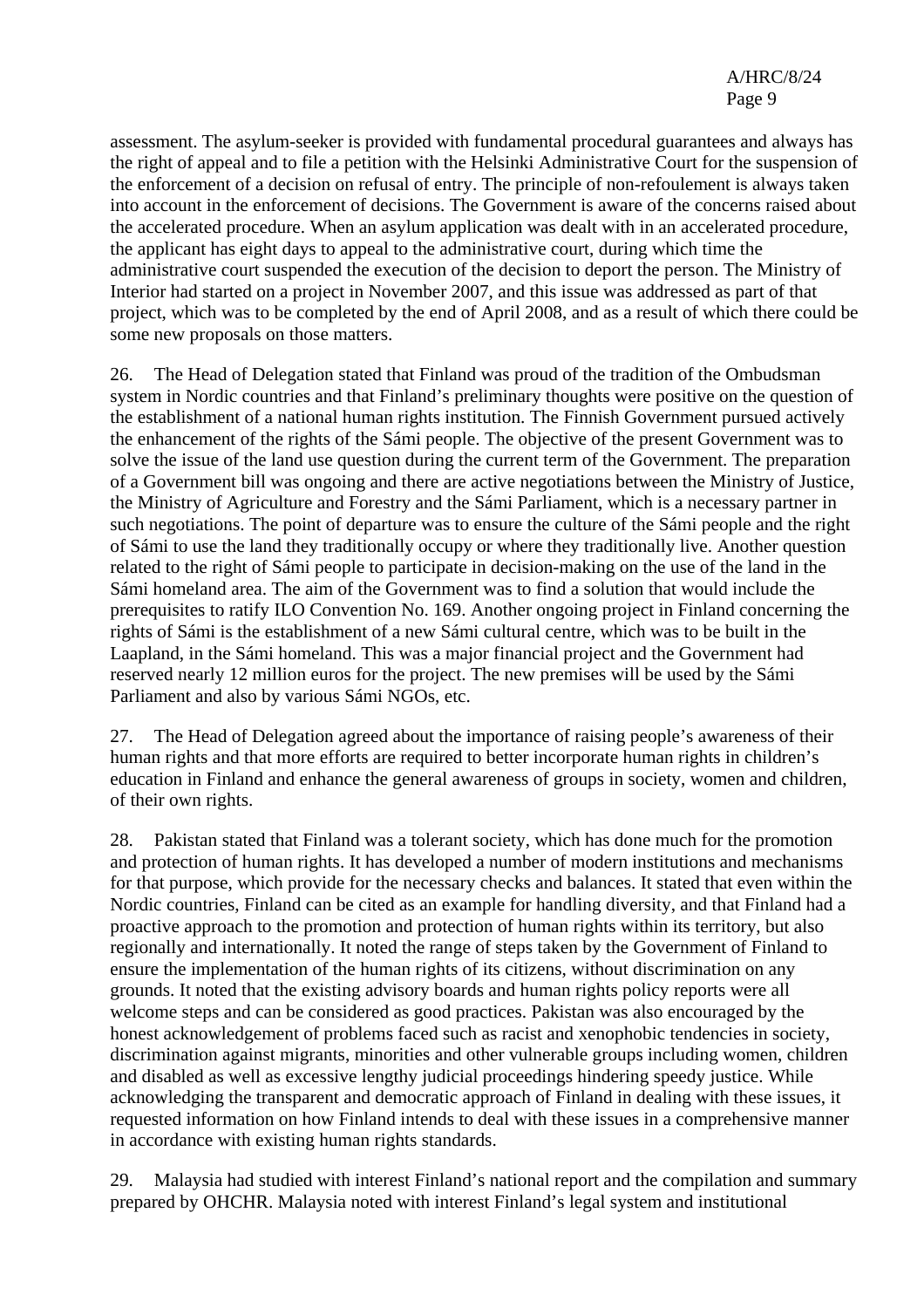framework on human rights, the various programmes and action plans, the status of implementation of its pledges and commitments in further promoting and protecting human rights of its citizens, as well as the explanation on Finland's reservations to the international human rights instruments it is a party to. Malaysia considered that some of Finland's experiences were good practices and that others could be shared and emulated. It agreed on the importance of good governance in creating conducive conditions for basic rights and liberties. At the same time, Malaysia believed that other enabling factors played an equal important role, such as the high level of socio-economic development and the homogeneity of the population. In that respect, Finland, as a developed country, was in an enviable situation. Malaysia particularly commended Finland on the importance it gave to issues of the environment and the social responsibility attached to its protection. The delegation requested more details on the awareness programmes already implemented in guaranteeing the right of a healthy environment. As regards efforts to address manifestations of racism, Malaysia commended the initiatives currently undertaken by Finland. Malaysia hopes that Finland would work closely with States which already have in place concrete measures or programmes in addressing this issue.

30. Netherlands thanked Finland for answering the written questions submitted concerning the position of ethnic minorities and with regard to the challenges ahead to prevent domestic violence and violence against women. It recommended that further efforts be made and measures be taken to promote the rights of ethnic minorities, such as Roma and Sámi. It welcomed the inclusion of sexual orientation in Finland's human rights legislation and anti-discrimination training activities and recommended that the same coverage be provided for the ground of sexual orientation and disability, as for other grounds of discrimination, for example in areas such as the provision of services and health care.

31. China expressed appreciation for the report and thanked Finland for its presentation, which together had given a comprehensive overview of the laws, regulations, framework and the specific measures taken for the promotion and protection of human rights. The report also contained an analysis of the challenges faced in the protection and promotion of human rights. It appreciated the positive progress achieved in the promotion and protection of human rights. It noted the serious and responsible attitude with which Finland has prepared its report and that the preparation of the report had benefited from an active participation of governmental departments, human rights bodies and the civil society, and the report had also fully absorbed the views of the various sides. It wished to know whether NGOs, apart from their participation in the preparation of the human rights report, were also directly involved in human rights policy-making and specific decision-making. Additionally, as Finland is intensifying its human rights education and makes it reach larger parts of the population, would Finland consider integrating issues such as the resolution of the existing human rights problems, like racism and intolerance, into Finnish human rights education programmes.

32. Mexico requested further information on the status of international treaties in the Finnish legal structure and also about the openness of the country, as Mexico is particularly interested in looking at how it can follow up on visits by the special procedures and on the recommendations of treaty bodies. Mexico made two recommendations to Finland, firstly, to strengthen the efforts to restrict any outbreaks of racism and xenophobia particularly those manifestations of racism and discrimination on the Internet, as recommended by CERD. Secondly, related to violence against women, which is unfortunately an issue and concern in many countries no matter how developed these countries are, and is an issue of concern to the entire international community. The Secretary of State mentioned this issue and Mexico found the information in the report submitted by civil society, in particular in paragraphs 79 to 87 of the summary report. In the context of a national plan mentioned, Mexico recommended that Finland step up as far as possible measures taken to prevent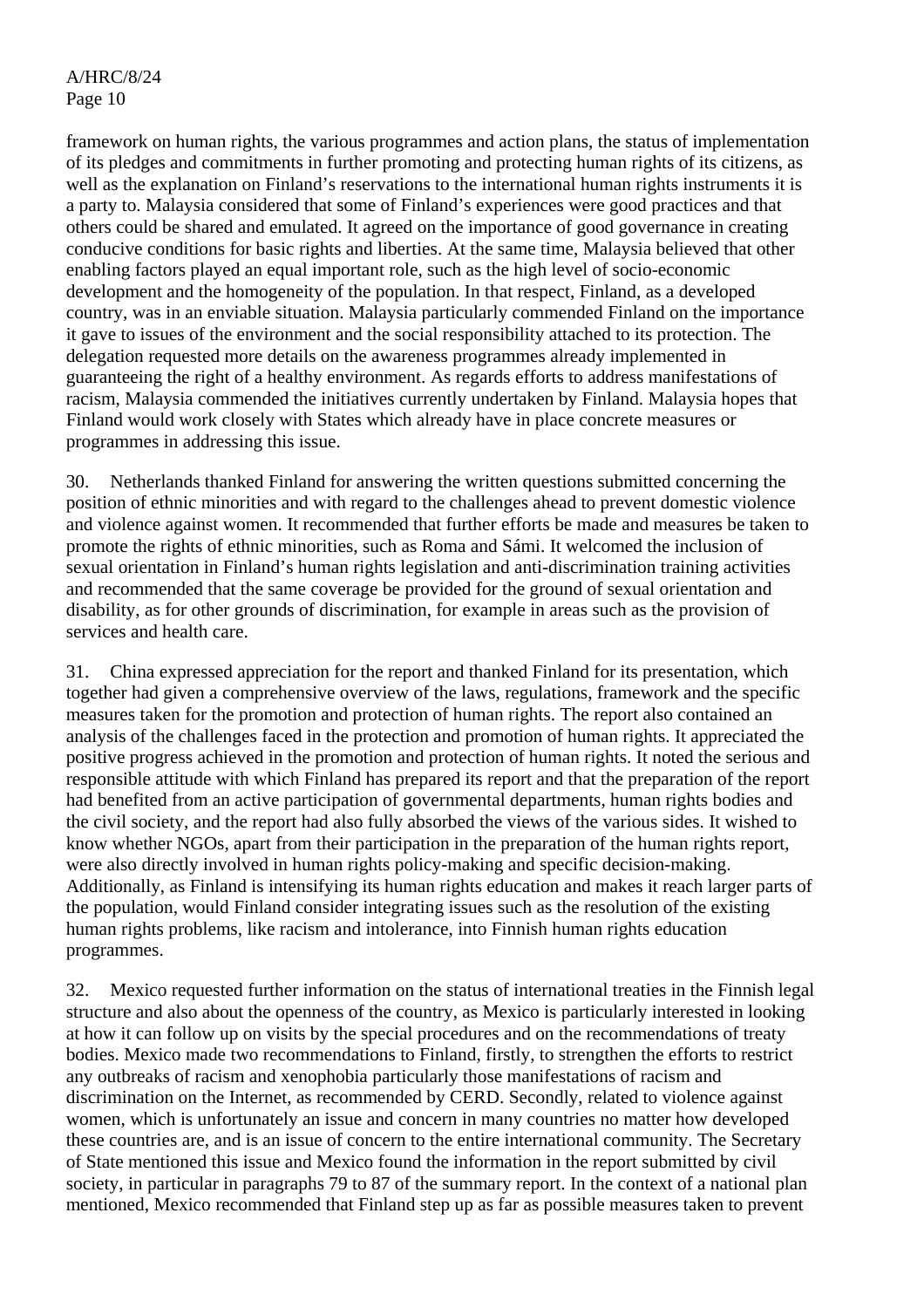violence against women. Finally, Mexico asked Finland, as far as possible, to make progress in its institutional practices and public policies in the sphere of migration so that the standards established by the Convention on the Rights of Migrant Workers be respected. Mexico invited Finland to ratify the ICRMW.

33. Following the discussion, the representative of Finland, in her responses, stated that non-ratification by Finland of the ICRMW is linked with Finland's concept of the role of migrant workers and immigrants in society. Finland is of the view that the rights of immigrants were covered by existing human rights instruments, especially by the European Convention on Human Rights, and has not regarded as necessary the ratification of the Migrant Workers Convention. The delegation stated that Finland does not consider immigrants as migrant workers but as people who move with their families and as such it took a more comprehensive attitude towards immigrants. It was further explained that migrants should not be seen as a separate group but rather should in principle enjoy the same rights as the citizens of the country of their destination and should be treated equally. She stated that the promotion of the rights of ethnic minorities was raised many times and that Finland shall focus on it seriously. This hearing has made it clear that it is also regarded as a problem by others. The delegation explained that Finland's human rights philosophy of sexual orientation was essentially based on the aim to ensure an equal implementation of rights regardless of origin, gender, age, religion, opinion, disability, sexual orientation or the like. Finland was of the opinion that the principles of universality and non-discrimination require that due attention should be paid to human rights violations based on sexual orientation and gender identity. The Finnish Constitution stressed that everyone is equal before the law and sexual orientation falls clearly under the Constitutional provisions prohibiting discrimination and also that such discrimination was further prohibited in several Acts, such as the Criminal Code which clearly mentioned sexual orientation and gender. On the question of the role of civil society in human rights policy-making, the delegation noted that mention was made of the example of the role of NGOs in the drafting of the present report for UPR. She emphasized that the report was prepared in close cooperation between the authorities and NGOs and that this was also common to policy-making in other contexts. She explained that Finland closely cooperates with civil society and that the Finnish type of democracy and parliamentary system gives a firm position to the actors of civil society, but of course the final responsibility for decisions taken belonged to the governmental bodies and in turn the Government was responsible to the Parliament. In a Finnish type of open society civil society actors played a key role even in concrete policy-making. She shared the view of the delegation of China on the important role of education in the challenge of addressing racist attitudes. The role of international treaties in the Finnish legal system is through incorporation into national legislation.

34. Japan commended the efforts of the Government of Finland in the field of human rights, through developing and implementing various Government programmes and policies, especially in the areas such as human trafficking, protection of children and youth, assistance to disabled persons, issues of migration, etc. Japan also paid respect to the high quality of basic education in Finland which enjoys international reputation. Japan expressed its interest in the National Plan of Action against Trafficking in Human Beings in Finland and asked what the main challenges were for the Government in extending assistance to victims of human trafficking and protecting potential victims. Japan also indicated that it believed that in order to enhance the quality of education, one of the keys was to guarantee high-quality teaching. It asked Finland what the major policy pillars of the Government were in this regard, especially in recruiting and training high-quality teachers for basic education.

35. The Philippines stated that Finland was the first developed country to be subject to UPR and that it was a pleasure to participate in this historic occasion, hoping that this would lead to truly a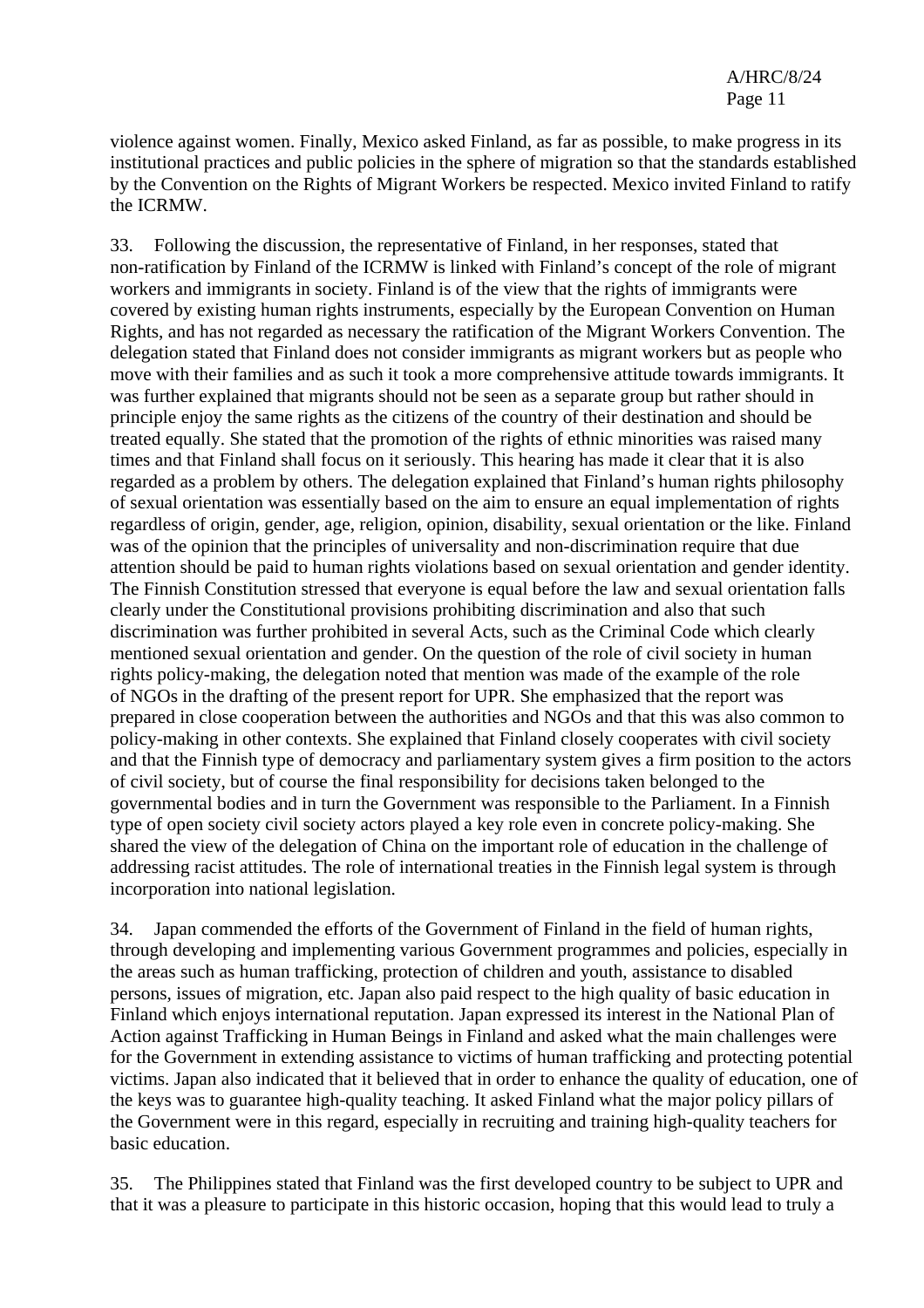constructive dialogue in the Human Rights Council and between developed and developing countries where both could learn from each other's experiences. While there is a big disparity between the level of development of Finland and the Philippines, it expressed the hope to learn from Finland's experience and apply those best practices which are within the means and capability and suitable to the Philippines. The delegation asked a question concerning violence against women, described in the report as "a serious societal problem". The Philippines took note of the serious measures taken by Finland to address the problem and the positive results so far achieved. It appeared that measures mentioned in the report were heavily geared towards dealing with the consequences of aberrant male attitudes and values and that this approach would be in line with a zero-tolerance policy that relies on the strong arm of the law. Nevertheless, considering that the problem was a social one, it enquired whether there are other measures that would address the root causes of the problem rather than the consequences. The second question raised concerned indigenous people, in particular Finland's efforts towards a settlement agreement on the drafting of a Government bill. Since indigenous issues were also of interest and concern to the Philippines, the delegation asked if Finland could identify the critical issues that needed to be resolved to make a settlement or a legislative bill acceptable to all parties concerned.

36. The representative of the United Kingdom considered that the Government of Finland has played an active role in campaigning to make the Universal Periodic Review as open and rigorous as possible. The United Kingdom highlighted, as an example of best practice, Finland's decision to maximize the value of UPR by integrating this process into its ongoing national report on human rights policy. The United Kingdom commended Finland for the significant role it has accorded in promoting and protecting human rights in Finland and around the world, and the excellent way it has involved civil society in drafting the national report for this review. The United Kingdom welcomed Finland's strong advocacy of human rights in international forums and through its pursuit of a rights-based approach to development. The United Kingdom further welcomed Finland's plans outlined in its national report to combat discrimination against minority and indigenous peoples and the efforts to strengthen and preserve the rights, language and culture of Sámi, as an indigenous people, and the Roma. However, the delegate of the United Kingdom noted the recommendation made by the United Nations mechanisms that Finland should ratify ILO Convention No. 169, and it encouraged it to fulfil its intention to draft and ratify an agreement on the rights of the Sámi to their traditional lands. The United Kingdom also welcomed the attempts to end discrimination against conscientious objectors through the reforms of the Non-Military Service Act. However, it encouraged Finland to go further in reducing the duration of non-military service and to establish parity between the length of non-military service and the average, rather than the longest possible, length of military service.

37. Algeria congratulated the commitment of Finland to enhance the powers and capacity of the United Nations in the field of human rights. Algeria stated that the report indicated that the rights of migrants are considered as rights that are not realized. Algeria noticed that nevertheless the report highlighted the need of the Finnish society for migrant workers. Algeria indicated that the adoption of a programme relating to migrant policies was mentioned. Other measures in view of integrating migrant workers and their families have been also mentioned. Nevertheless, Algeria noted that the report did not refer to the eventual adherence of Finland to the ICRMW. Algeria reiterated the recommendation that already had been made that Finland accede to this universal instrument to translate its belief in the work of the United Nations into reality.

38. Following the dialogue, the representative of Finland, in her responses, referred to the national report which contained information on the National Plan of Action on combating trafficking in human beings, covering legislative and other measures taken. She explained that its education of teachers is one of the key reasons behind the good Finnish performance and wished to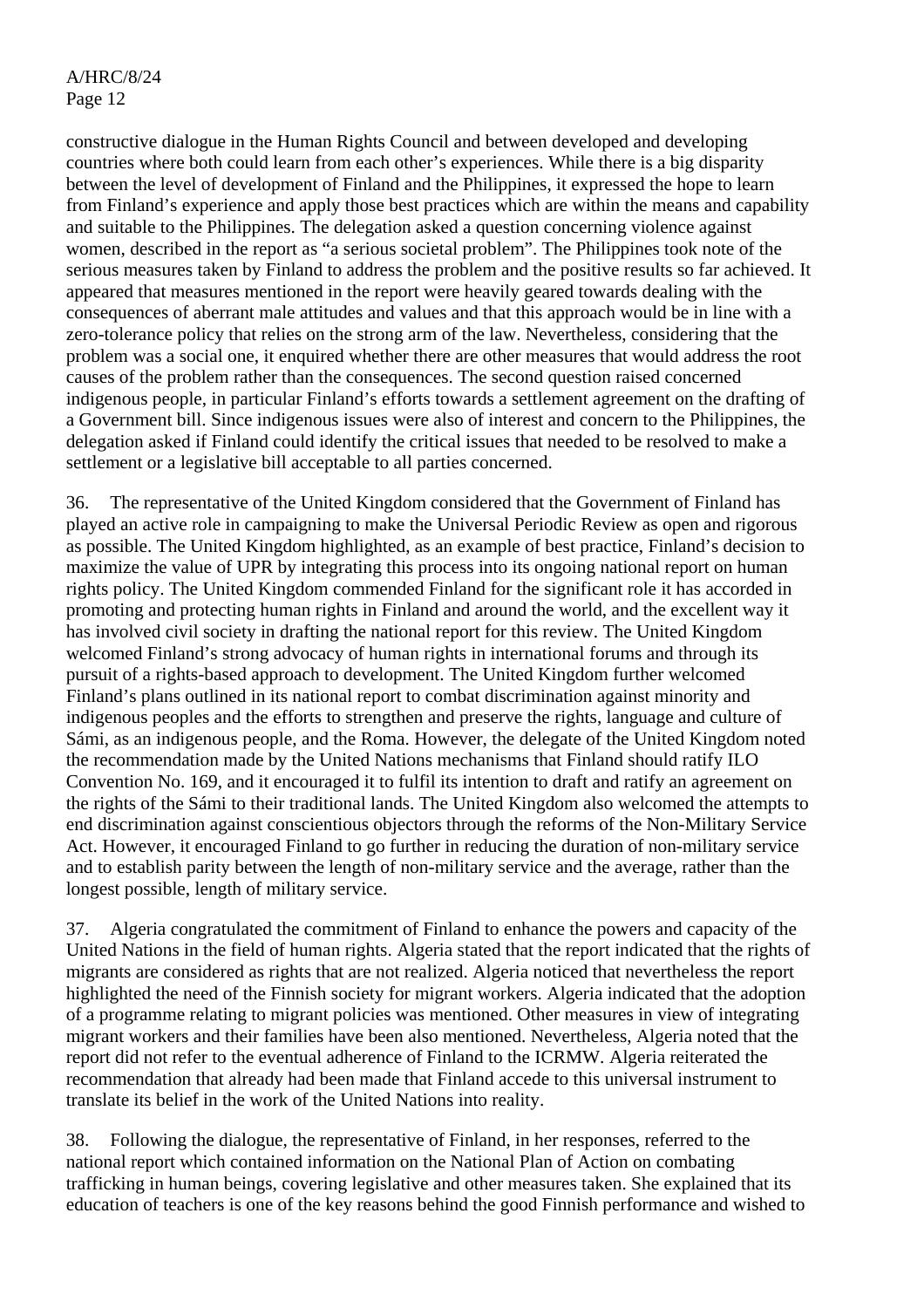stress the human rights dimension of the Finnish education system. As a response to the question on the right to a healthy environment, the representative of Finland stated that according to the Finnish Constitution it is the task of the public authorities to endeavour to guarantee for everyone the right to a safe and healthy environment. The Constitution also declares that the responsibility for the environment lies with everyone. She explained that Finland is bound by the very strict environmental legislation of the European Union and Finland follows its EU obligations very strictly. On the important question on the length of the Finnish non-military service that has recently been shortened and is now equal to the longest duration of military service, under the Military Services Act, the representative of Finland referred to the Finnish Constitutional Committee of Parliament which compared the burden of non-military and military services and the overall burden irrespective of the length was assessed to be more or less equal between the two forms of services and this is the reasoning behind the length of non-military service.

39. The United States of America indicated that Finland's commitment to democracy and the protection of human rights deserves to be commended and emulated. He noticed that according to a Government figure, 75 per cent of discrimination cases involve Roma, followed by Somalis, Russians, Turks, Iraqis and Iranians, and asked what the Government of Finland is doing to prosecute racially motivated crimes.

40. Ecuador congratulated the Finnish delegation on its design of a large number of programmes and policies to reduce physical and sexual violence against women and enable them to improve their standard of living. On indigenous issues, Ecuador would like to know how Finland currently guarantees the right to consultation on collective property for the Sámi people in regard to their lands, and what the specific measures are that have been taken by the Government to bring in force regulations which would protect the rights of Sámi people. Regarding the migration phenomenon, Ecuador would like to know what measures have been taken to become a party to the ICRMW. Ecuador recommended accession.

41. Egypt expressed its appreciation to Finland on its report and noted that many examples could be emulated as best practice. Egypt asked for additional information on the measures taken by Finland regarding the integration of migrants and the protection of their human rights. Having heard the response of the Secretary of State to the questions and recommendations made by other delegations as well on this subject and bearing in mind the urgency to ensure the universality of this important human rights instrument, Egypt joined other delegations which have made recommendations to Finland to consider adhering to the ICRMW. In addition, the delegate of Egypt requested clarification on the reason why the migrant and asylum population is of less diversified composition in terms of their national origin compared to other countries in Europe.

42. Cuba noted that Finland is recognized as having a successful social policy and also a friend to the developing world. Finland is not a perfect country as it also faces challenges. Perhaps the major one is related to the so-called welfare society and how to preserve it against neo-liberal globalization and privatization. Cuba mentioned that official development aid from Finland over the last two years had been 0.4 per cent of GDP. Cuba believed that this is insufficient and well below the internationally agreed target of 0.7 per cent. Cuba asked Finland what plans it has to increase the ODA budget and explained that this issue was related to the right to solidarity and to development. The second question is about the high rate of alcoholism and drug addiction in Finnish society. Cuba would like to know what legislative and other measures Finland is adopting to tackle this problem.

43. Slovenia asked the following questions: Slovenia commended the efforts of the Government of Finland to promote and protect the rights of persons belonging to minorities, especially the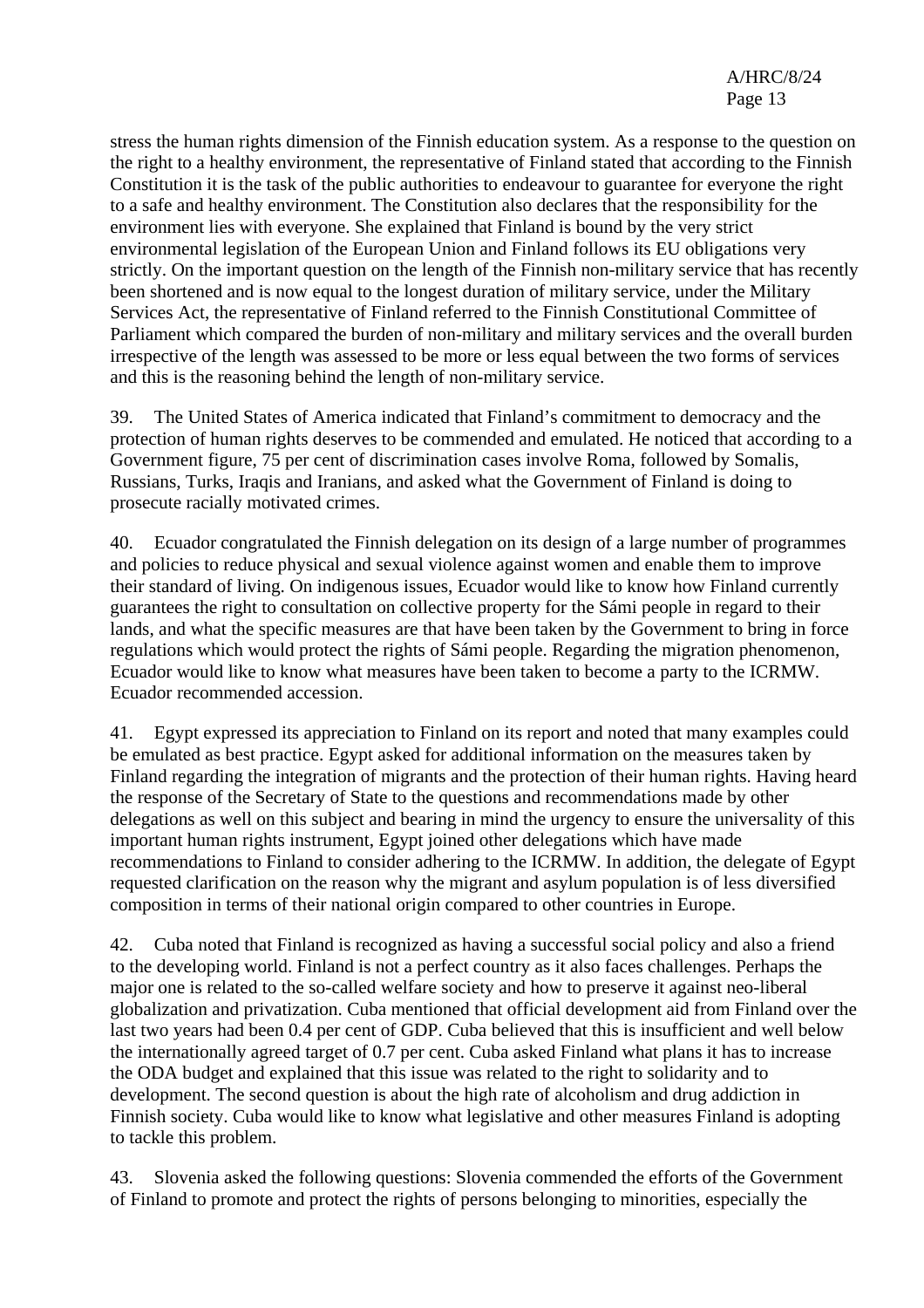establishment of the Ombudsman for Minorities and the Advisory Board for Minority Issues. Slovenia requested further information about the practical influence of both institutions on the effective implementation of the rights of persons belonging to minorities. Secondly, resolution 5/1 states that a gender perspective shall be fully integrated in the UPR. Slovenia asked Finland to provide further details as to what it has done to achieve this in its consultations and the national report, and what has it planned for the next stages of review, including the outcome of the review. Slovenia recommended that Finland integrate a gender perspective fully into the follow-up process to the UPR review and would appreciate learning about plans in that respect. Slovenia welcomed the inclusion of sexual orientation in Finland's human rights legislation and anti-discrimination training activities. Slovenia recommended that the same coverage be provided for the grounds of sexual orientation and disability as for other grounds of discrimination, for example in areas such as the provision of services and health care. Slovenia also commended Finland on its commitment to strengthen protection and respect for all persons based on sexual orientation or gender identity. Slovenia recommended to consider using the Yogyakarta Principles on the Application of International Human Rights Law in relation to Sexual Orientation and Gender Identity as a guide to assist in its policy development and would welcome Finland's views on that.

44. Bangladesh noted the good practices in Finland for emulation in a comparable context. Bangladesh stated it agreed with the section on good governance in the national report and that it provides good conditions for the implementation of human rights. Bangladesh noted that there are still instances of human rights violations of various sorts. Bangladesh indicated that there was perhaps a need to do more in this regard. The delegation further noted the concerns expressed by five treaty bodies at discrimination towards certain individual groups, including the Roma communities. Bangladesh indicated it wished to receive more information on the treatment of asylum-seekers and migrants and on measures taken by Finland to ensure respect for due process and legal safeguards for these groups.

45. Chile referred to violence against women as a subject that is very universal and noted that the report appropriately states that awareness of such violence as being a violation of human rights is the first step to overcome it, and this should lead to complaints to relevant bodies. The second phase is to raise awareness of the police and all law enforcement agencies of the nature and gravity and effects of violence against women. In terms of best practices, Chile wanted to know what elements have been employed to present violence against women as a human rights violation and what Finland's delegation thinks would be the proper role of mass media to play in creating a general awareness.

46. Following the discussion, the Secretary of State replied that Finland has been a homogeneous country with a language and climate barrier and a modest immigration policy. Finland needed to learn about such good practices as dialogue between cultures and to solve attitude-related problems including through education and the use of the mass media. Finland has comprehensive measures to take to better integrate the non-Finnish population into the society and to enhance the communitarian sentiments of the Finnish population. Therefore, a comprehensive answer to the question cannot be given immediately. Concerning the composition of the migrant population, this is a result of the decisions Finland has taken and the policies adopted.

47. Regarding the consultation procedure on collective property, the delegate of Finland explained that 90 per cent of the Sámi homeland area in Finland is owned by the State of Finland and this is why the consultation or participation of the Sámi people is a key question when the Government tries to solve or enhance the rights of the Sámi people on land use issues. The right of the Sámi people to participate in the decision-making on the use of land, water and natural resources in the Sámi homeland area is going to be an essential part of the Government bill, which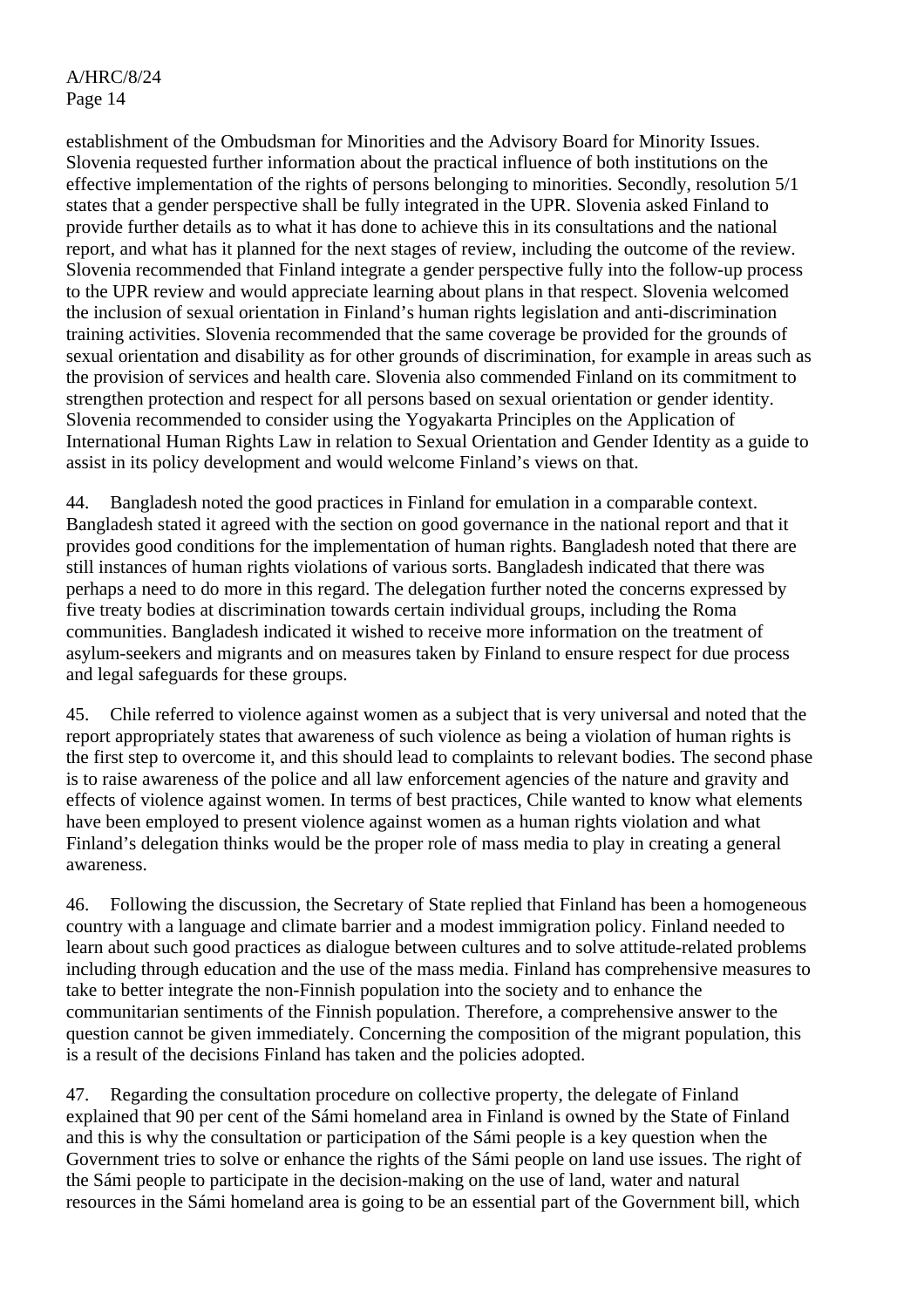is under preparation in Finland. As previously stated, the solution Finland is trying to find is going to be drafted on the basis of the use of land, water and natural resources and not as a land title question. The land title question or ownership issue is a private law issue as Finland sees it and is not going to be solved in this connection.

48. The delegation of Finland stated that her Government had studied the Yogyakarta Principles and stated that they are a useful tool to bring clarity and coherence to States' human rights obligations. Regarding the question by Cuba concerning the issue of Finland's development assistance, Finland noted that the Government is committed to certain goals in the future. Regarding the question raised by Cuba about the alcohol problem of the Finnish population, the delegate of Finland stated that Finland is fully aware of the problem and has a full set of measures to address this issue and it strives towards a better result.

49. In summing up, the head of the delegation expressed her gratitude for a very pleasant experience and thanked the Chair, members of the troika and the Working Group for the sincere and constructive dialogue. The Finnish delegation looked forward with a constructive and open attitude to receiving recommendations and follow-up proposals which will enable further promotion of the human rights situation in Finland. The delegation stated that it sees the UPR as a continuing process and that the Government is drafting an extensive report on human rights policy in Finland. Conclusions and recommendations from the UPR process will form an important part of that report, which the Government will present to Parliament in spring 2009. Already the drafting of the UPR was done in parallel with the preparations of the human rights report. In conclusion, the head of the delegation emphasized the importance Finland attaches to the UPR mechanism.

## **II. CONCLUSIONS AND/OR RECOMMENDATIONS**

**50. Finland considered the recommendations made during the interactive dialogue and listed below, and agrees to follow up on them:** 

- **1. To increase the focus, targeted efforts and effective measures regarding eliminating discrimination, and to make further efforts and measures to promote the rights of minorities, inter alia, ethnic minorities (Netherlands, Russian Federation).**
- **2. To strengthen efforts to restrict any outbreaks of racism and xenophobia, particularly manifestations of racism and discrimination on the Internet, as recommended by CERD (Mexico).**
- **3. To continue to take effective measures to prevent violence against women (Mexico, Russian Federation) and to compile information on the violence against children within the family (Russian Federation).**
- **4. To consider ratifying the International Convention for the Protection of the Rights of All Migrant Workers and Members of Their Families (Algeria, Bolivia, Ecuador, Egypt, Mexico).**
- **5. To consider ratifying ILO Convention No. 169 on Indigenous and Tribal Peoples in Independent Countries (Bolivia).**
- **6. To continue reviewing the procedures regarding requests for asylum in the light of the 1951 Convention relating to the Status of Refugees and its 1967 Protocol (Bolivia).**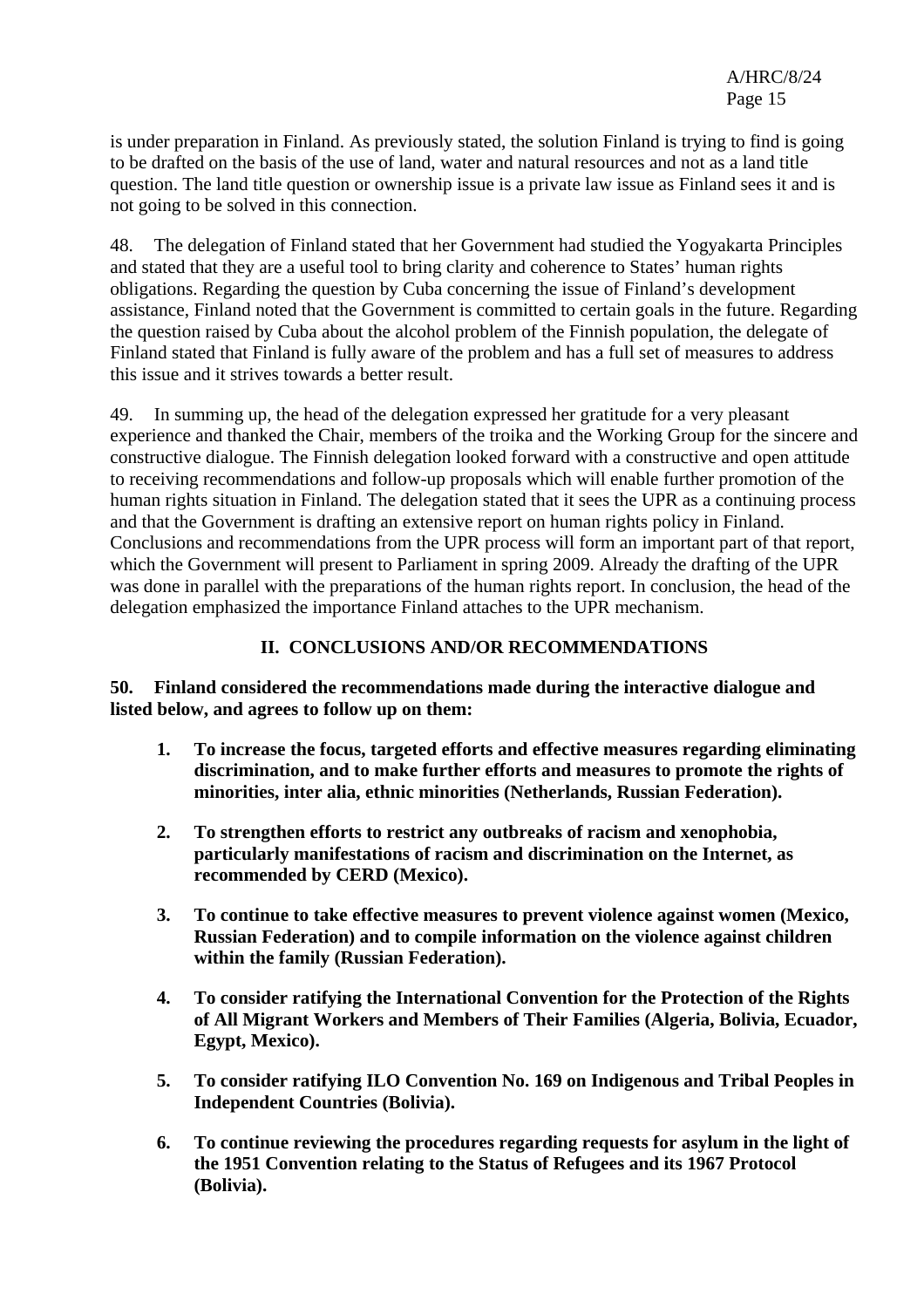A/HRC/8/24 Page 16

- **7. To provide the same coverage in national legislation and anti-discrimination training activities for the grounds of sexual orientation and disability as for other grounds of discrimination, for example in areas such as the provision of services and health care (Netherlands, Slovenia) and to consider using the Yogyakarta Principles on the Application of International Human Rights Law in relation to Sexual Orientation and Gender Identity as a guide to assist in its policies development (Slovenia).**
- **8. To fully integrate a gender perspective into the follow-up process to the UPR review (Slovenia).**

**51. All conclusions and/or recommendations contained in this report reflect the position of the submitting State(s) and/or the State under review. They should not be construed as endorsed by the Working Group as a whole.** 

## **III. VOLUNTARY COMMITMENTS OF THE STATE UNDER REVIEW**

52. Finland is committed to making the above-mentioned recommendations an integral part of the Government's comprehensive human rights policy report to be submitted to Parliament in Spring 2009. The proactive targets to be set in the report will also address these recommendations.

53. The delegation stated that Finland was committed to reaching the goal of 0.7 per cent ODA by 2015, as set by the United Nations, and 0.51 per cent ODA by 2010, as set by the European Union.